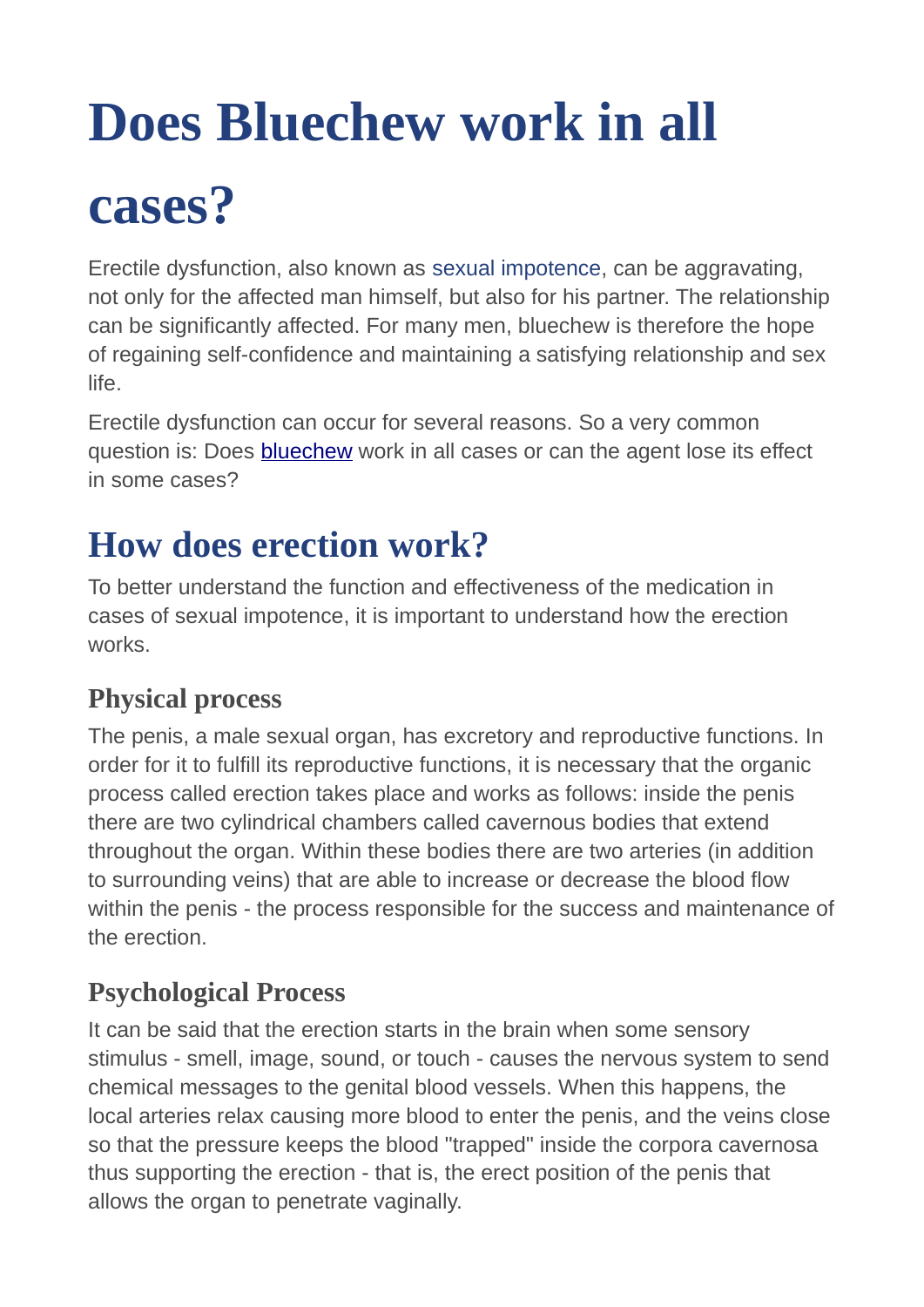### **Lack of erection**

The erectile dysfunction - difficulty or inability to have or maintain an erection it happens, so when something interferes in the physical or psychological processes described above by preventing blood from flowing as it should into the body, or that there remain.

It is natural that this difficulty sometimes occurs throughout life. But when it becomes frequent, it's time to seek medical help. In the vast majority of cases, the urologist or specialist doctor prescribes a vasodilator medication, such as bluechew.

## **Main reasons that impact the effect of bluechew**

## **Anxiety**

One of the main problems of non-organic origin that interfere with man's sexual performance is anxiety. Again, it is normal for everyone to experience sexual anxiety, but when it becomes recurrent and uncontrollable, it becomes an obstacle to sexual performance by turning something that should be pleasurable into a bad experience.

Some people feel so overwhelmed by anxiety that they simply avoid having sex. Fears about one's appearance, performance, penis size, fear of not meeting the partner's expectations, and relationship difficulties are among the most common fears that cause sexual anxiety.

When it reaches a certain level, anxiety causes the body to enter a way that psychologists call "fight or flight" in which various types of hormones are released causing a great sense of discomfort and fear. In the most severe cases of sexual anxiety, it may be necessary to use specific medications for anxiety in addition to the drug for erectile dysfunction.

## **Lack of Libido**

A fairly common mistake about erectile dysfunction drugs is to think that they increase the user's libido - this is not true.

The bluechew is not a drug developed with the intention of increasing libido cases of impotence related to lack of libido are usually treated with drugs and other therapeutic monitoring and / or psychiatric.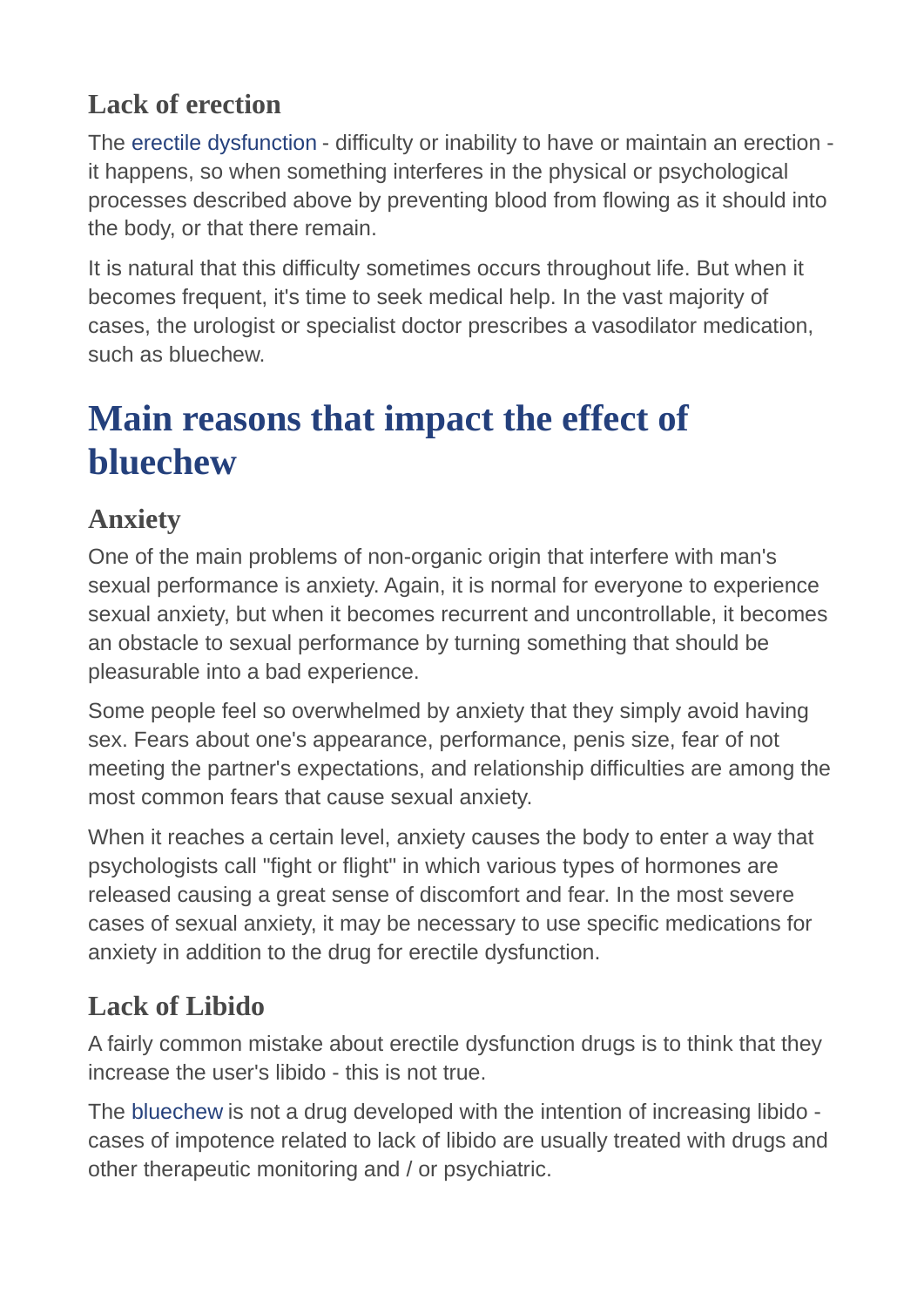bluechew does not act, therefore, on users' sexual desire and any report in this regard is nothing more than a placebo effect. Its performance is a dilating vessel and facilitating erection. The man who is under the effect of medication, therefore, will achieve erection much more easily in the face of tactile and visual stimuli.

#### **Other reasons why bluechew may not work**

There are many reasons why drugs for erectile dysfunction do not lead to the expected result, and in most cases, ineffectiveness is due to a lack of correct use.

bluechew may not achieve the desired effect when:

- users imagine that the drug will lead to an erection even without sexual stimulation;
- when men who are not in the bluechew precautions group and still take the lowest recommended dose (ideal for most men is to take the intermediate 50 mg dosage);
- when sexual intercourse is attempted immediately after taking the medicine (bluechew takes up to an hour to take effect in most men);
- when the medication is withdrawn (the medication may not work on the first attempt, so it is recommended that at least 6 attempts be made before assuming that the medication does not work).

## **What to do if the medicine does not work?**

If even with all these precautions the medication does not work, then it is possible that your case of dysfunction may require interventions of another type.

Erectile dysfunction medications resolve more than 80% of cases. It is estimated, for example, that bluechew is the sixth best-selling medication in the world in recent years due to its high level of effectiveness, in cases of erectile dysfunction of different origins and levels. However, when they do not show results, doctors usually suggest:

• 1) injectable drugs, which are recommended for men with erectile problems due to diabetes or for those who have completely removed the prostate due to cancer or other health problem - that is, cases in which there are no problems with the mechanisms erection, but with the nerves of the organ that cannot